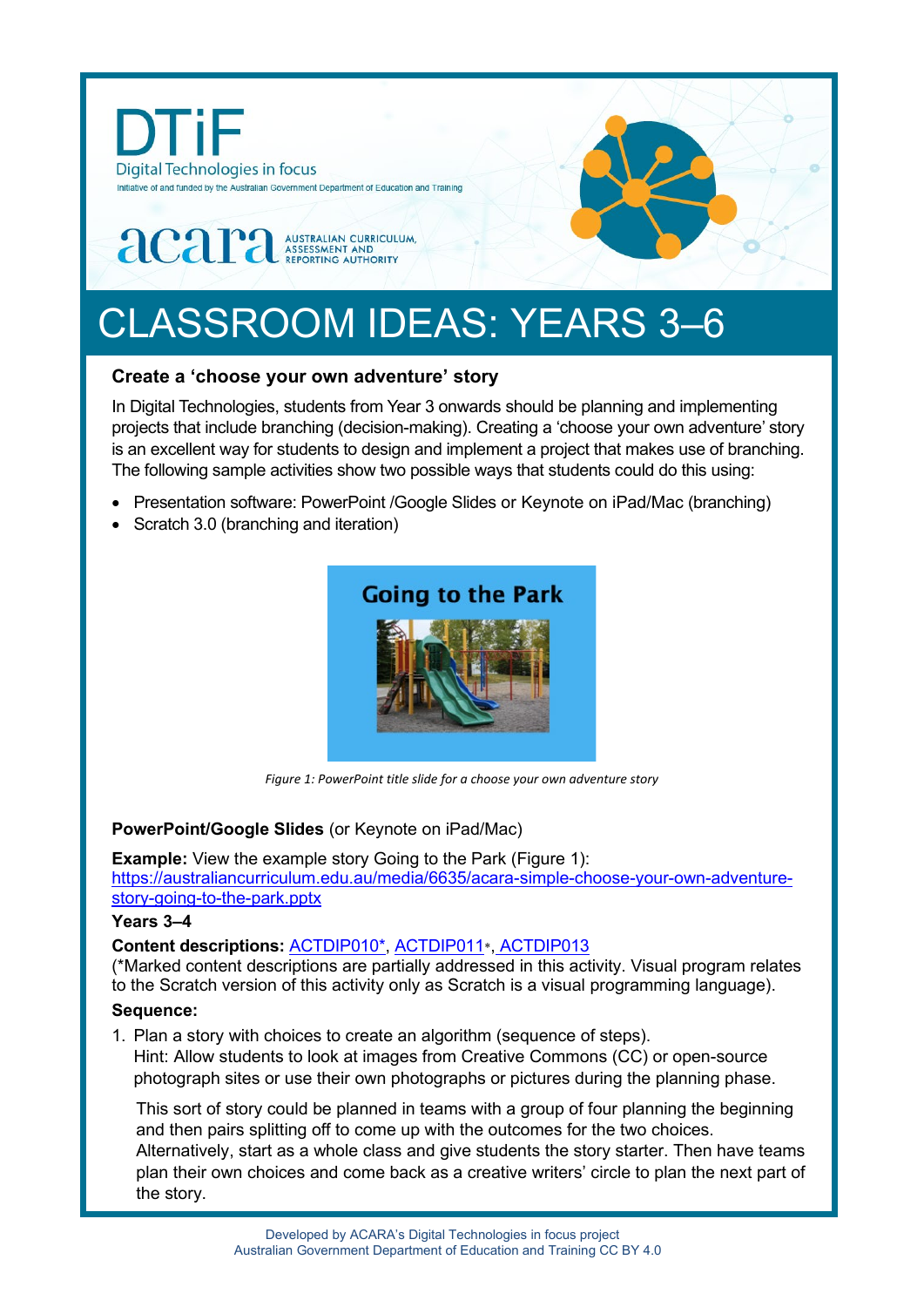- See simple planning template (two choices) [www.australiancurriculum.edu.au/media/6634/simple-2-choice-choose-your-own](https://australiancurriculum.edu.au/media/6634/simple-2-choice-choose-your-own-adventure-planning-template.pptx)[adventure-planning-template.pptx](https://australiancurriculum.edu.au/media/6634/simple-2-choice-choose-your-own-adventure-planning-template.pptx)
- See advanced planning template (four choices) [https://australiancurriculum.edu.au/media/6633/4-choice-choose-your-own](https://australiancurriculum.edu.au/media/6633/4-choice-choose-your-own-adventure-story-template.pptx)[adventure-story-template.pptx](https://australiancurriculum.edu.au/media/6633/4-choice-choose-your-own-adventure-story-template.pptx)
- 2. Select pictures and plan layout (design user interface). This can be done concurrently with step 1 if there is access to the internet during story planning phase.
- 3. Plan hyperlinks between slides in the presentation (computational thinking algorithm). Note: See useful links in this document for instructions on how to do this.

Implement program in PowerPoint using paired programming (students sit in pairs and work on the project).



*Figure 2: Start screen for a choose your own adventure story made using Scratch 3.0*

### **Scratch 3.0**

**Example:** View the example choose your own adventure story (Figure 2): <https://scratch.mit.edu/projects/325099291/>

#### **Years 5–6**

**Content descriptions:** [ACTDIP017,](http://www.scootle.edu.au/ec/search?accContentId=ACTDIP017) [ACTDIP018,](http://www.scootle.edu.au/ec/search?accContentId=ACTDIP018) [ACTDIP019,](http://www.scootle.edu.au/ec/search?accContentId=ACTDIP019) [ACTDIP020\\*](http://www.scootle.edu.au/ec/search?accContentId=ACTDIP020), [ACTDIP022](http://www.scootle.edu.au/ec/search?accContentId=ACTDIP022)

#### **Sequence:**

1. Plan story with choices to create an algorithm.

Hint: Allow students to look at backdrops and sprites available in Scratch and import backdrops from open-source photograph sites or use their own photographs or pictures during the planning phase. This sort of story could be planned in teams with a group of four planning the beginning and then pairs splitting off to come up with the outcomes for the two choices. Alternatively, start as a whole class with a story starter. Teams can then plan their own choices and come back as a creative writers' circle to plan the next part of the story.

- See planning template (Figure 3).
- See example story plan (Figure 4).
- 2. Select pictures and sprites (design user interface) This can be done concurrently with step 1 if there is access to Scratch during the story planning phase.
- 3. Plan code blocks (computational thinking algorithm).
- 4. Implement program in Scratch using paired programming (students sit in pairs and work on sections of the project). Discuss more efficient ways of coding the story.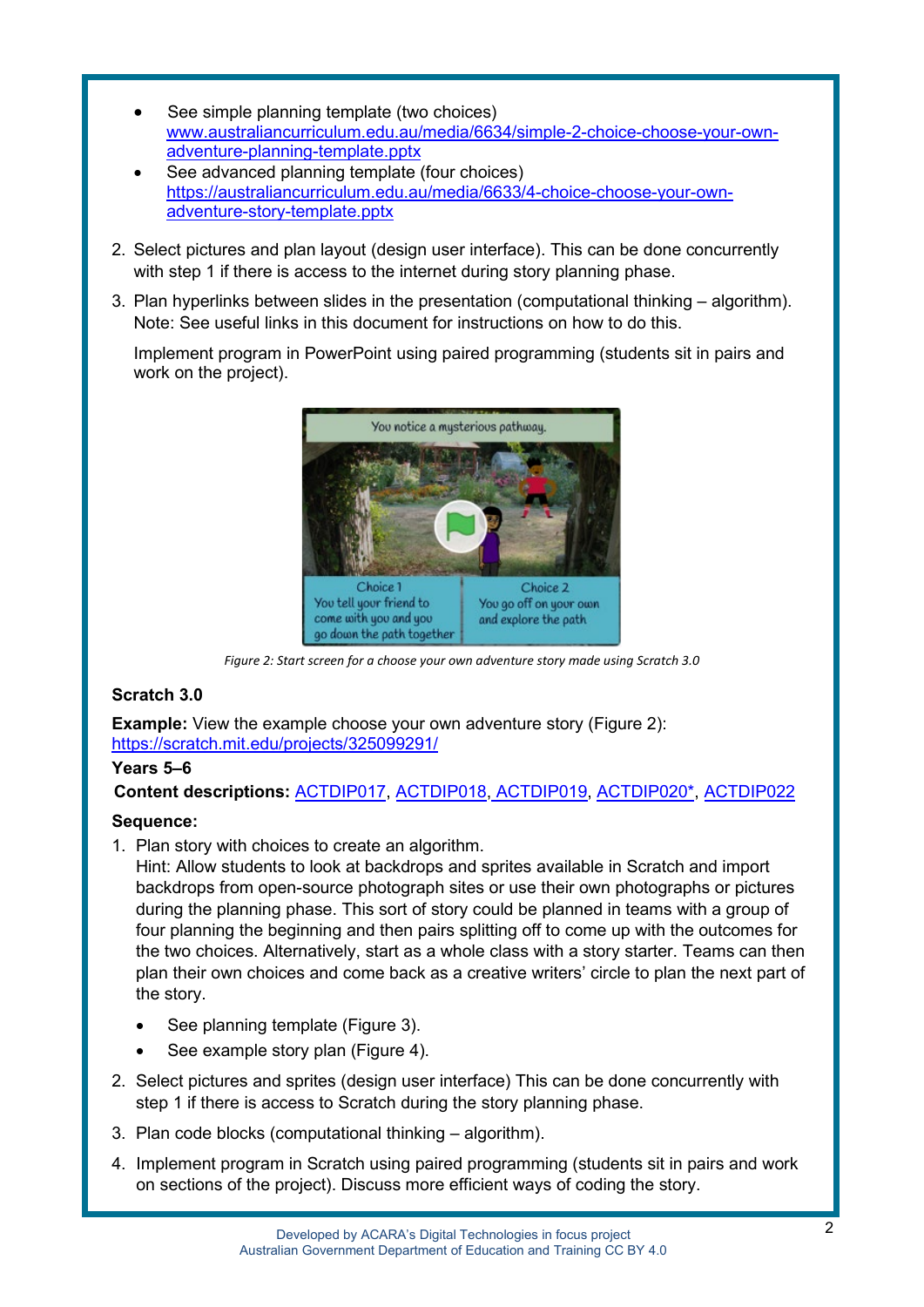#### **Choose your own adventure story – sample story plan template**

(Copy, paste and modify as required. Not all branches need to be followed and extra boxes can be added.) Download a copy of this template at the following link

<https://australiancurriculum.edu.au/media/6636/choose-your-own-adventure-story-planning-template.docx>

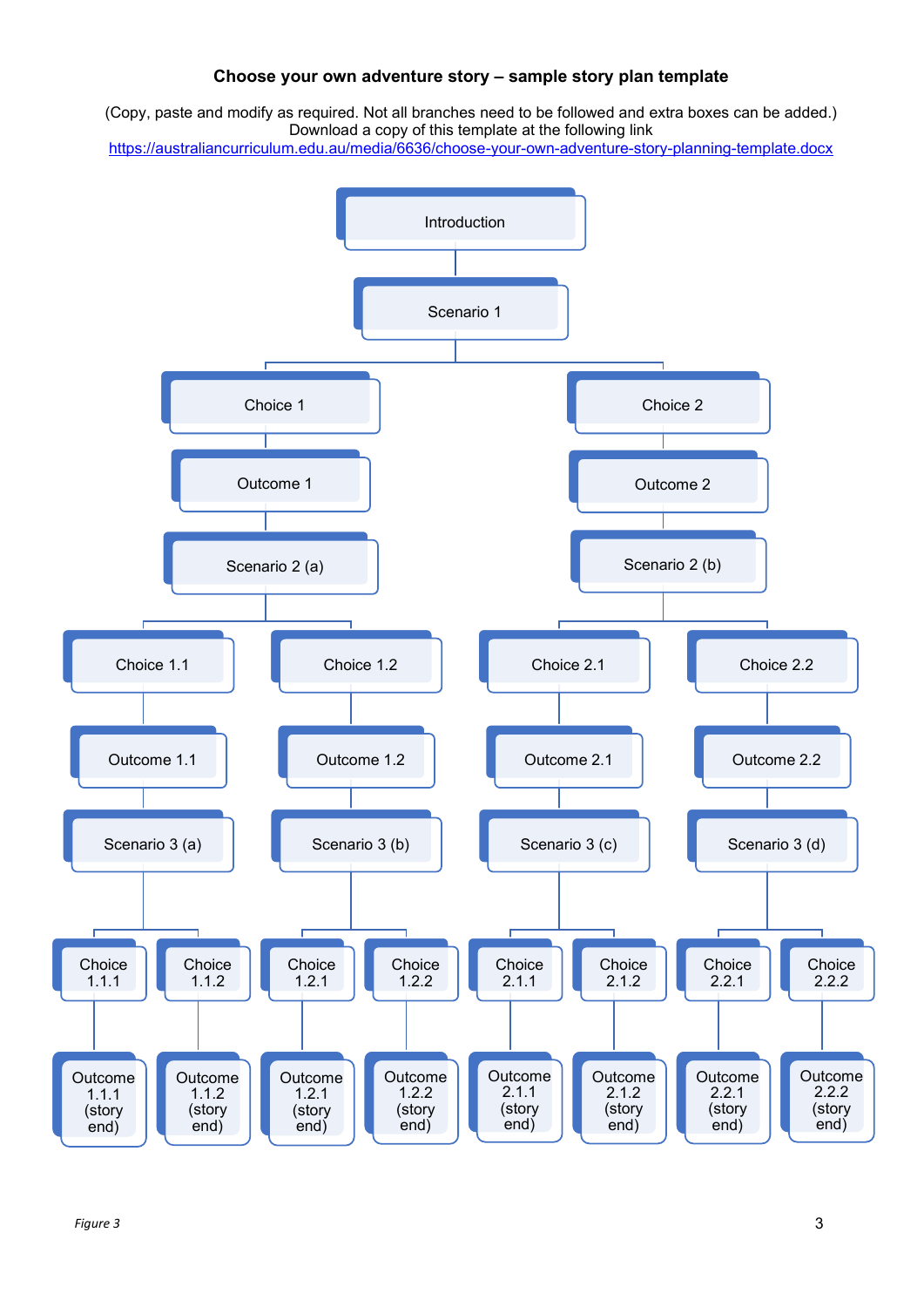#### **Choose your own adventure example story plan**



*Figure 4*

Developed by ACARA's Digital Technologies in focus project Australian Government Department of Education and Training CC BY 4.0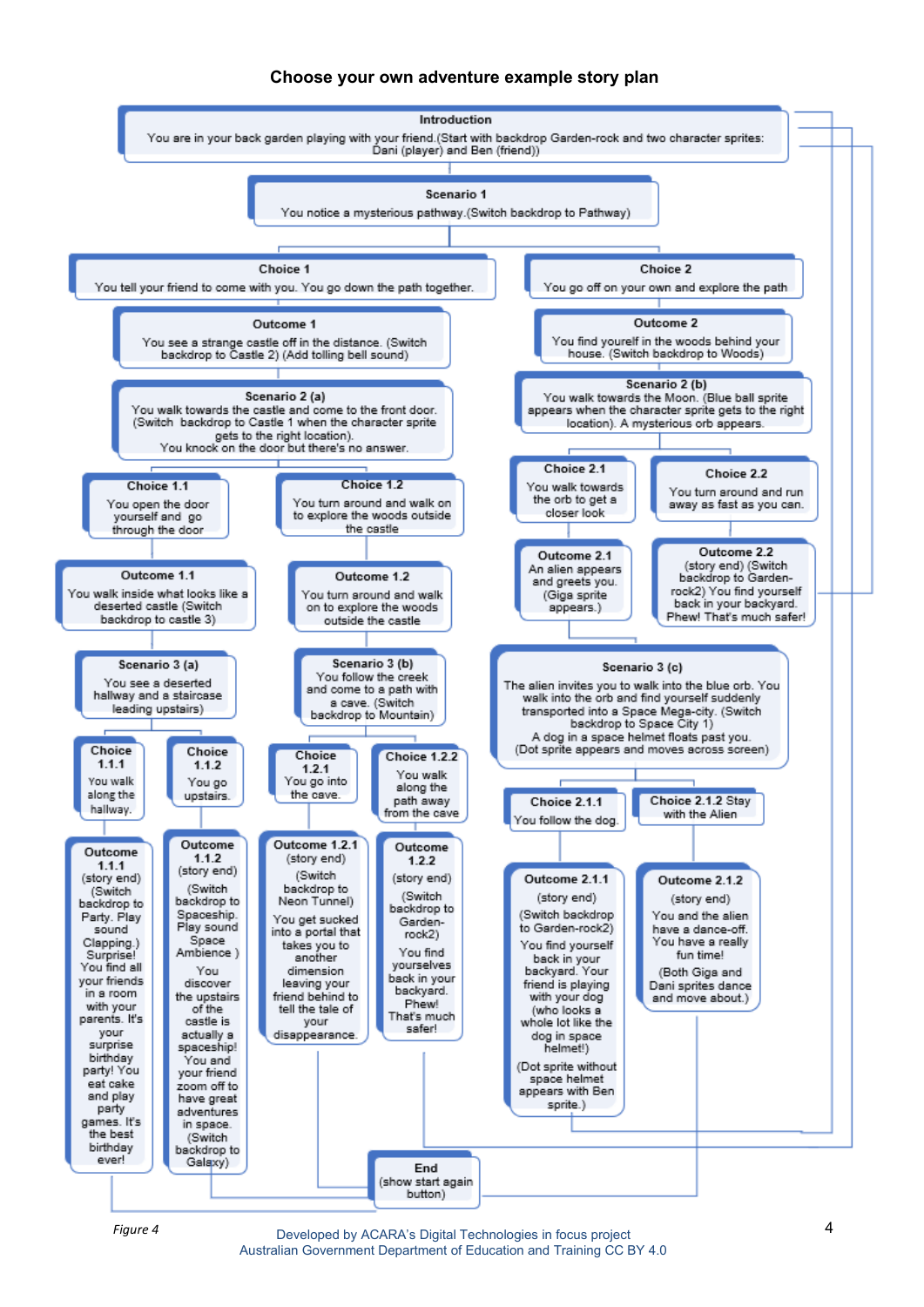# **Links to the Australian Curriculum**

Tables 1 and 2 outline Australian Curriculum links which may be addressed depending on the task.

Table 1: Links to the Australian Curriculum: Digital Technologies Years 3–4

| <b>Digital</b><br><b>Technologies</b><br><b>Achievement</b><br><b>standard</b> | Years 3 and 4<br>By the end of Year 4, students describe how a range of digital systems (hardware<br>and software) and their peripheral devices can be used for different purposes.<br>They explain how the same data sets can be represented in different ways.<br>Students define simple problems, design and implement digital solutions using<br>algorithms that involve decision-making and user input. They explain how the<br>solutions meet their purposes. They collect and manipulate different data when<br>creating information and digital solutions. They safely use and manage<br>information systems for identified needs using agreed protocols and describe<br>how information systems are used. |                                |                                                                          |  |
|--------------------------------------------------------------------------------|--------------------------------------------------------------------------------------------------------------------------------------------------------------------------------------------------------------------------------------------------------------------------------------------------------------------------------------------------------------------------------------------------------------------------------------------------------------------------------------------------------------------------------------------------------------------------------------------------------------------------------------------------------------------------------------------------------------------|--------------------------------|--------------------------------------------------------------------------|--|
| <b>Strands</b>                                                                 | Digital Technologies processes and production skills<br>Creating designed solutions by<br>- investigating and defining<br>- producing and implementing<br>- collaborating and managing                                                                                                                                                                                                                                                                                                                                                                                                                                                                                                                             |                                |                                                                          |  |
| <b>Content</b><br>descriptions                                                 | Years 3 and 4 (Depending on the task, one or more of the following may apply.)<br>Define simple problems, and describe and follow a sequence of steps and<br>decisions (algorithms) needed to solve them (ACTDIP010)<br>Implement simple digital solutions as visual programs* with algorithms<br>involving branching (decisions) and user input (ACTDIP011) [*visual<br>programs relates to Scratch version of this activity only]<br>Plan, create and communicate ideas and information independently and with<br>others, applying agreed ethical and social protocols (ACTDIP013)                                                                                                                               |                                |                                                                          |  |
| <b>Key concepts</b>                                                            | specification<br>algorithms<br>implementation<br>interactions                                                                                                                                                                                                                                                                                                                                                                                                                                                                                                                                                                                                                                                      | <b>Key ideas</b>               | Thinking in Technologies<br>computational thinking                       |  |
| Cross-<br>curriculum<br><b>priorities</b>                                      |                                                                                                                                                                                                                                                                                                                                                                                                                                                                                                                                                                                                                                                                                                                    | <b>General</b><br>capabilities | Information and Communication<br>Technology (ICT) Capability<br>Literacy |  |

# **Useful links**

- Digital Technologies Hub
	- Visual programming [www.digitaltechnologieshub.edu.au/teachers/topics/visual](http://www.digitaltechnologieshub.edu.au/teachers/topics/visual-programming)[programming](http://www.digitaltechnologieshub.edu.au/teachers/topics/visual-programming)
	- Plan a choose your own adventure story [www.digitaltechnologieshub.edu.au/teachers/lesson-ideas/integrating-digital](http://www.digitaltechnologieshub.edu.au/teachers/lesson-ideas/integrating-digital-technologies/plan-a-)[technologies/plan-a-'choose-your-own-adventure'-story](http://www.digitaltechnologieshub.edu.au/teachers/lesson-ideas/integrating-digital-technologies/plan-a-)
- PowerPoint
	- How to hyperlink to a slide within a presentation [www.tinyurl.com/y3l3kz4g](http://www.tinyurl.com/y3l3kz4g)
	- How to set up PowerPoint with hyperlinks and in kiosk mode for improved user interface<https://www.youtube.com/watch?v=MITJc9d02TE>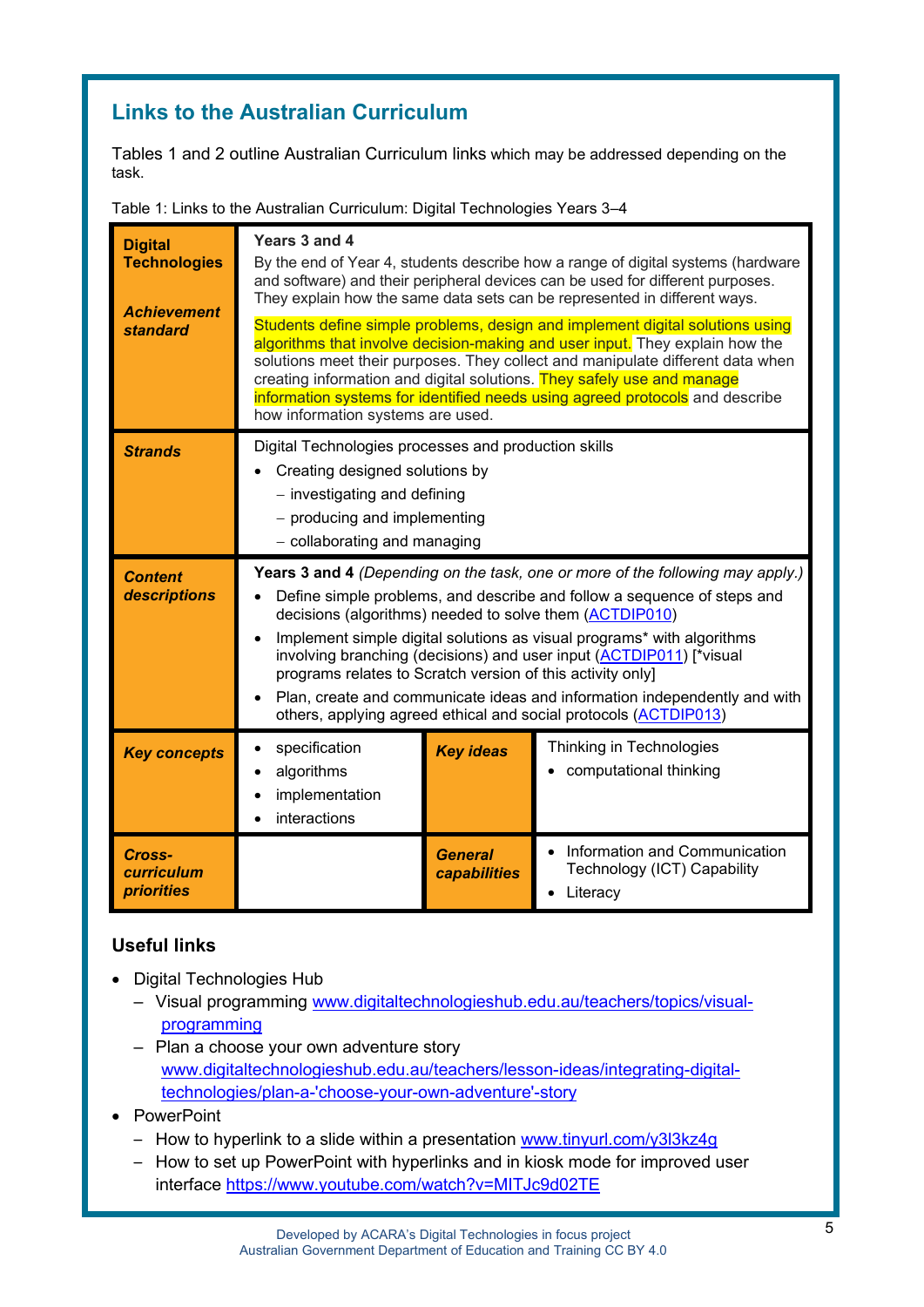| Table 2: Links to the Australian Curriculum: Digital Technologies Years 5-6    |                                                                                                                                                                                                                                                                                                                                                                                                                                                                                                                                                                                                                                                                                                                                                                                                                                                                                                          |                                |                                                                                       |  |  |
|--------------------------------------------------------------------------------|----------------------------------------------------------------------------------------------------------------------------------------------------------------------------------------------------------------------------------------------------------------------------------------------------------------------------------------------------------------------------------------------------------------------------------------------------------------------------------------------------------------------------------------------------------------------------------------------------------------------------------------------------------------------------------------------------------------------------------------------------------------------------------------------------------------------------------------------------------------------------------------------------------|--------------------------------|---------------------------------------------------------------------------------------|--|--|
| <b>Digital</b><br><b>Technologies</b><br><b>Achievement</b><br><b>standard</b> | Years 5 and 6<br>By the end of Year 6, students explain the fundamentals of digital system<br>components (hardware, software and networks) and how digital systems are<br>connected to form networks. They explain how digital systems use whole<br>numbers as a basis for representing a variety of data types.<br>Students define problems in terms of data and functional requirements and<br>design solutions by developing algorithms to address the problems. They<br>incorporate decision-making, repetition and user interface design into their<br>designs and implement their digital solutions, including a visual program.<br>They explain how information systems and their solutions meet needs and<br>consider sustainability. Students manage the creation and communication of<br>ideas and information in collaborative digital projects using validated data and<br>agreed protocols. |                                |                                                                                       |  |  |
| <b>Strands</b>                                                                 | Digital Technologies processes and production skills<br>Creating designed solutions by<br>- investigating and defining<br>generating and designing<br>- producing and implementing<br>collaborating and managing                                                                                                                                                                                                                                                                                                                                                                                                                                                                                                                                                                                                                                                                                         |                                |                                                                                       |  |  |
| <b>Content</b><br>descriptions                                                 | Years 5 and 6<br>Define problems in terms of data and functional requirements drawing on<br>previously solved problems (ACTDIP017)<br>Design a user interface for a digital system (ACTDIP018)<br>Design, modify and follow simple algorithms involving sequences of steps,<br>branching, and iteration (repetition) (ACTDIP019)<br>Implement digital solutions as simple visual programs* involving branching,<br>iteration (repetition), and user input (ACTDIP020) [*visual programs relates<br>to Scratch version of this activity only]<br>Plan, create and communicate ideas and information, including<br>collaboratively online, applying agreed ethical, social and technical protocols<br>(ACTDIP022)                                                                                                                                                                                          |                                |                                                                                       |  |  |
| <b>Key concepts</b>                                                            | specification<br>algorithms<br>implementation<br>interactions                                                                                                                                                                                                                                                                                                                                                                                                                                                                                                                                                                                                                                                                                                                                                                                                                                            | <b>Key ideas</b>               | Thinking in Technologies<br>• computational thinking                                  |  |  |
| Cross-<br><b>curriculum</b><br><b>priorities</b>                               |                                                                                                                                                                                                                                                                                                                                                                                                                                                                                                                                                                                                                                                                                                                                                                                                                                                                                                          | <b>General</b><br>capabilities | Information and Communication<br>Technology (ICT) Capability<br>Literacy<br>$\bullet$ |  |  |

# **Useful links**

- Australian Curriculum [www.australiancurriculum.edu.au/](https://www.australiancurriculum.edu.au/)
	- Digital Technologies in focus implementation resources and information [www.australiancurriculum.edu.au/resources/digital-technologies-in-focus](http://www.australiancurriculum.edu.au/resources/digital-technologies-in-focus)
	- Digital Technologies Curriculum information [www.australiancurriculum.edu.au/f-10](http://www.australiancurriculum.edu.au/f-10-curriculum/technologies/digital-technologies/) [curriculum/technologies/digital-technologies/](http://www.australiancurriculum.edu.au/f-10-curriculum/technologies/digital-technologies/)
- Scratch website [www.scratch.mit.edu/](http://www.scratch.mit.edu/)
	- Scratch tutorials [www.scratch.mit.edu/projects/editor/?tutorial=getStarted](https://scratch.mit.edu/projects/editor/?tutorial=getStarted)
	- Resources for teachers [www.scratch.mit.edu/educators/#resources](https://scratch.mit.edu/educators/#resources)